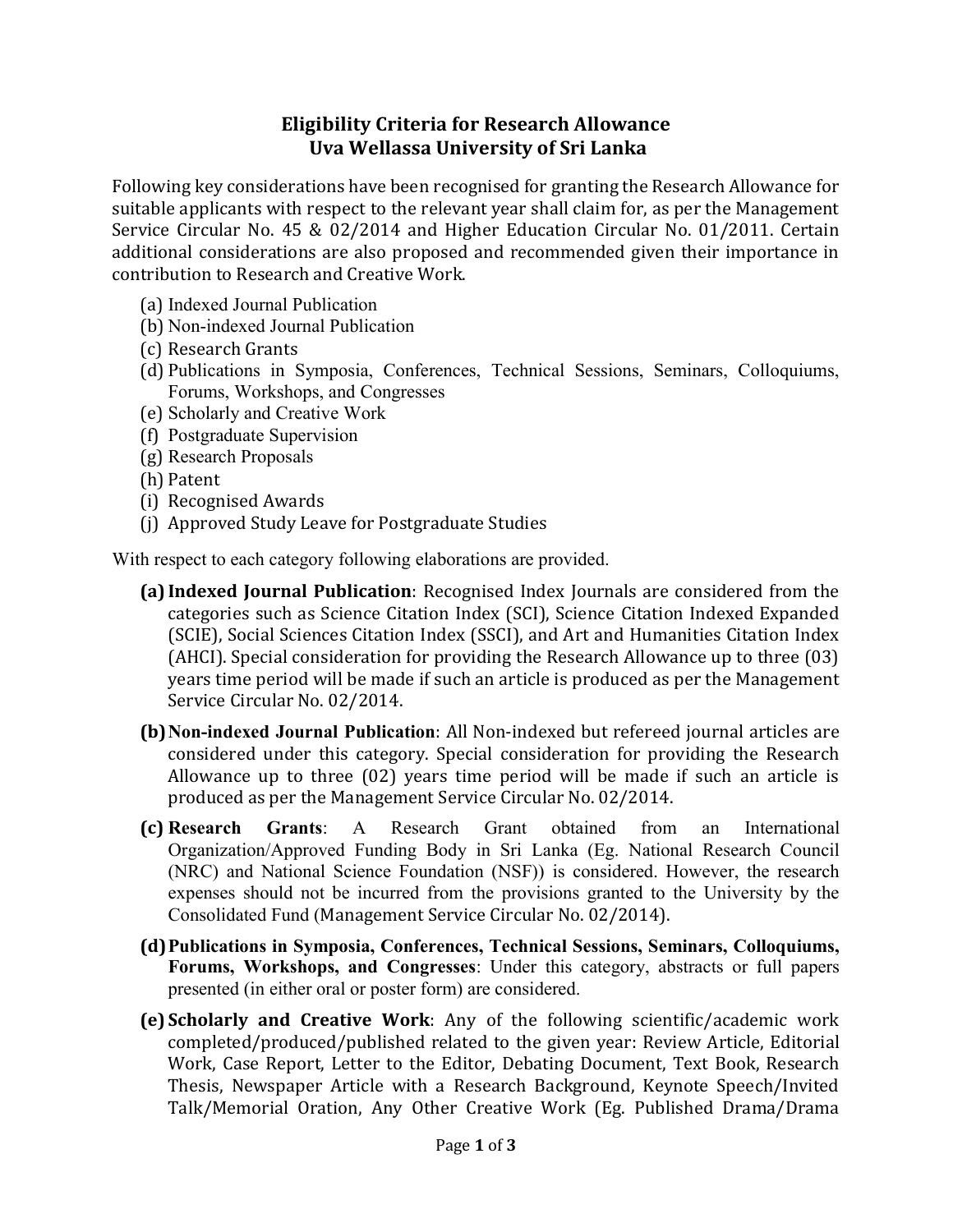Production Script, Music/Composition of Lyrics/Television and Radio Programmes/Poetry/Short Stories and Novels) acceptable to the Research Committee.

- (f) Postgraduate Supervision: Engagement in Postgraduate Supervision will be considered in the case where the applicant is recognised as either the Chief Supervisor or a Co Supervisor by the particular Higher Degree Awarding Body, which offers the particular research oriented degree. It is required that cancellation of Supervisory Role (if any) has to be communicated with the Research Committee by the applicant at his/her earliest convenience.
- (g) Research Proposals: Any Research Proposal submitted aligning with the Management Service Circular No. 02/2014 is considered. However, these proposals should reach the Research Committee before March 01 of the particular year shall claim for.
- (h) Patent: Any patent received for the year under local or international recognition is considered.
- (i) Recognised Awards: Any recognised award granted for a research/creative work is considered and this consideration is valid for the year that the award is received.
- (j) Approved Study Leave for Postgraduate Studies: Completed specific application should be sent to the Research Committee with all relevant information requested to be provided by the applicant.

## Application Guidelines

- 1) To be eligible for the Research Allowance for the relevant year the applicant should provide evidence of the most relevant aspect/aspects mentioned in a-j above.
- 2) 'Letter of Request' should be forwarded through Head of the Department/Division/Section/Unit/Center and Dean of the Faculty/Registrar, respectively, with the evidence suits with the category that he/she claims for.
- 3) All requests should reach to the Research Committee and thereafter, the requests recommended by the Research Committee will be subsequently forwarded for the final approval by the Vice Chancellor.
- 4) As regard to 'Section g' above, the interested applicants should submit their Research Proposals on or before March 01 in every year for the consideration by the Research Committee. Further, the applicant should submit a 'Progress Report' with a 'Work Schedule' for the remaining time period in every six (06) months interval. However, irrespective to the time of submission the Progress Reports should reach to the Research Committee by June 01 and December 01 every year.
- 5) Any document/evidence produced should be related to the given year for which the Research Allowance is applied.
- 6) Research Committee has the authority to recommend/not recommend any particular request, which is not recognised as any of the above considerations, from a to j.